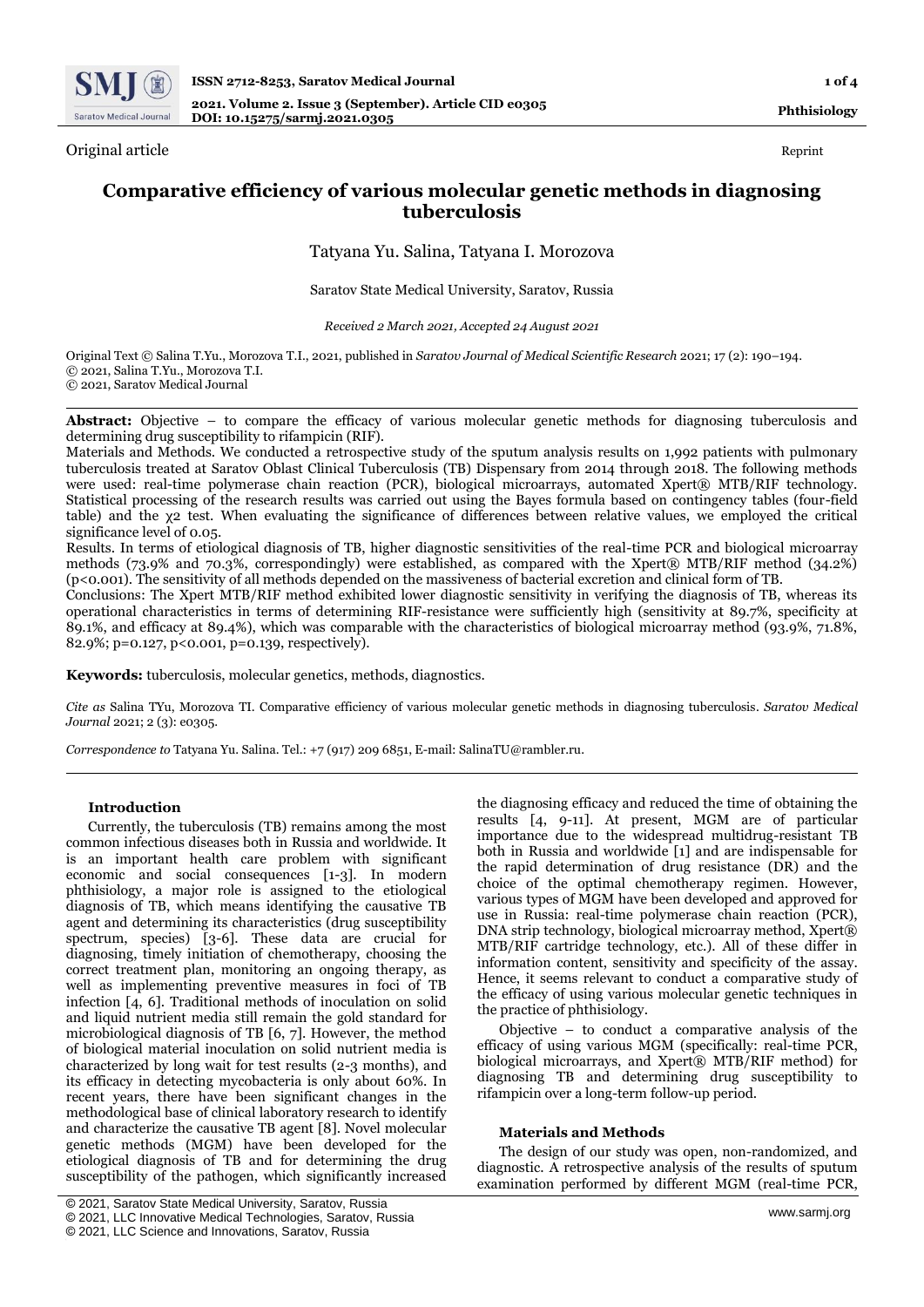

biological microarrays, Xpert® MTB/RIF) was carried out on 1,992 patients with newly diagnosed pulmonary TB who were hospitalized at Saratov Oblast Clinical TB Dispensary in 2014-2018. The research results were obtained by random sampling of data from medical records (inpatient case history and medical record of an outpatient TB patient – the forms 003/u and 081/u, respectively). Based on used MGM, the patients were divided into three groups, which were comparable in terms of the clinical forms of TB, the prevalence of the process, and bacterial excretion.

Group 1 consisted of 134 patients who underwent sputum examination using real-time PCR to confirm the diagnosis of TB. Real-time PCR is a modern high technology method, in which PCR products are detected directly in the course of amplification [10]. The studies were performed using a DNA amplifier with an optical unit for real-time PCR (iCycler iQ, Bio-Rad Laboratories, USA) and a reagent kit by DNA-Technology, Russia.

Group 2 included 1,417 patients who underwent sputum examination for the comprehensive diagnosis of TB via the Xpert® MTB/RIF method. Xpert® MTB/RIF is an automated cartridge-type PCR diagnostic system for the detection of Mycobacterium tuberculosis complex DNA and the rapid detection of DR to RIF with fully integrated sample processing. The studies were carried out using the GeneXpert® device and disposable cartridges (Cepheid, USA).

Group 3 consisted of 441 patients who underwent sputum examination by the biological microarray method to confirm the diagnosis of TB and determine the DR. The microarray method includes a two-stage multiplex PCR of gene loci, hybridization and registration of reaction products on a biological microarray, which allows detecting M. tuberculosis complex DNA and determining the DR of mycobacteria to isoniazid, rifampicin (RIF) and fluoroquinolones. The studies were carried out using the Chip-detector-01 computer appliance and the TB-Biochip test system, Biochip-IMB LLC, Russia.

In all three groups, the diagnostic sensitivity of the realtime PCR, Xpert® MTB/RIF and biological microarray methods was evaluated in a comparative aspect, depending on the clinical form of the TB process and the presence or absence of bacterial excretion in patients. In addition, a study of the efficacy of determining the drug susceptibility of mycobacteria to RIF was conducted on 294 patients selected from the total number of those examined. The diagnostic sensitivity (DS), diagnostic specificity (DSP) and diagnostic efficacy (DE) of the Xpert® MTB/RIF method (150 patients) and the biological microarray method (144 patients) were studied in comparison with the method of absolute concentrations after the inoculation on solid nutrient media.

Statistical data processing was carried out using Microsoft® Excel for Windows XP® and Statistica 6.0 software. To assess the diagnostic efficacy of the methods, the Bayes formula was used based on the contingency tables (four-field table). The χ2 test was performed to evaluate the significance of differences between the groups. When evaluating the significance of differences between relative values, we employed the critical significance level of 0.05.

# **Results**

Comparing the results of real-time PCR, Xpert MTB/RIF and biological microarray studies, the highest amount of M. tuberculosis DNA was found in Group 1 in 99 of 134 patients

[ © 2021, Saratov State Medical University, Saratov, Russia

with pulmonary TB. The DS of the real-time PCR method was 73.9%, which was significantly higher, compared with the Xpert MTB/RIF method (Group 2): 484 positive results out of 1,417 examined, which constituted the DS of 34.2%, p1- 2<0.0001.

In Group 3 (bio-microarray method), 310 positive results were detected in 441 patients with pulmonary TB; hence, the DS of the method was 70.3%, which matched the real-time PCR sensitivity level of 73.9%. The data are presented in *Table 1.*

*Table 1* data suggest that DS of employed methods depended on the massiveness of bacterial population in patients. The dominant number of positive results sensu all methods was obtained in patients with bacterial excretion, i.e., MTB(+): 87.5%, 45.6% and 79.3% in Group 1, Group 2 and Group 3, correspondingly. The highest sensitivity both in patients with bacterial excretion and in non-bacillary patients, denoted as MTB(–), was demonstrated by real-time PCR method (87.5 and 61.4%, respectively) and biological microarray method (79.3 and 57.8 %, respectively), which was significantly higher, compared with the Xpert MTB/RIF method (45.6% and 26.6%, respectively) (*Table 1*).

Additionally, we conducted a comparative study of the efficacy of these methods depending on the clinical form of pulmonary TB (*Table 2*).

In Group 1, the highest DS of the method was observed in patients with disseminated pulmonary TB (90%), whereas it ranged from 64 to 71% for different clinical forms. In Group 2, the highest DS was also recorded in patients with disseminated pulmonary TB, but overall, it was significantly lower compared with Group 1, and the range of fluctuations for all forms of TB was 27.5–48%.

| methous for the enological diagnosis of tubel culosis |                                      |          |             |                |  |  |
|-------------------------------------------------------|--------------------------------------|----------|-------------|----------------|--|--|
| Patients                                              | M. tuberculosis DNA detected / total |          |             |                |  |  |
| with                                                  | number of examined subjects (%)      |          |             |                |  |  |
| pulmonary                                             | Real-time                            | Xpert    | Bio-        | $\overline{P}$ |  |  |
| tuberculosis                                          | <b>PCR</b>                           | MTB/RIF  | microarrays |                |  |  |
|                                                       | Group 1                              | Group 2  | Group 3     |                |  |  |
| $MTB(+)$                                              | 56/64 (87.5)                         | 258/566  | 203/256     | $p_{1-2}$      |  |  |
|                                                       |                                      | (45.6)   | (79.3)      | < 0.001        |  |  |
|                                                       |                                      |          |             | $p_{1-3}$      |  |  |
|                                                       |                                      |          |             | $=0.103$       |  |  |
|                                                       |                                      |          |             | $p_{2-3}$      |  |  |
|                                                       |                                      |          |             | < 0.001        |  |  |
| $MTB(-)$                                              | 43/70 (61.4)                         | 226/851  | 107/185     | $p_{1-2}$      |  |  |
|                                                       |                                      | (26.6)   | (57.8)      | < 0.001        |  |  |
|                                                       |                                      |          |             | $p_{1-3}$      |  |  |
|                                                       |                                      |          |             | $=0.563$       |  |  |
|                                                       |                                      |          |             | $D2-3$         |  |  |
|                                                       |                                      |          |             | < 0.001        |  |  |
| Total                                                 | 99/134                               | 484/1417 | 310/441     | $p_{1-2}$      |  |  |
|                                                       | (73.9)                               | (34.2)   | (70.3)      | < 0.001        |  |  |
|                                                       |                                      |          |             | $p_{1-3}$      |  |  |
|                                                       |                                      |          |             | $= 0.504$      |  |  |
|                                                       |                                      |          |             | $D2-3$         |  |  |
|                                                       |                                      |          |             | < 0.001        |  |  |

**Table 1. Comparative efficacy of various molecular genetic methods for the etiological diagnosis of tuberculosis**

 $MTB(+)$  – patients in whose sputum Mycobacterium tuberculosis were detected by any microbiological method; MTB(–) – patients in whose sputum Mycobacterium tuberculosis were not detected by any microbiological method.

<sup>©</sup> 2021, LLC Innovative Medical Technologies, Saratov, Russia

<sup>©</sup> 2021, LLC Science and Innovations, Saratov, Russia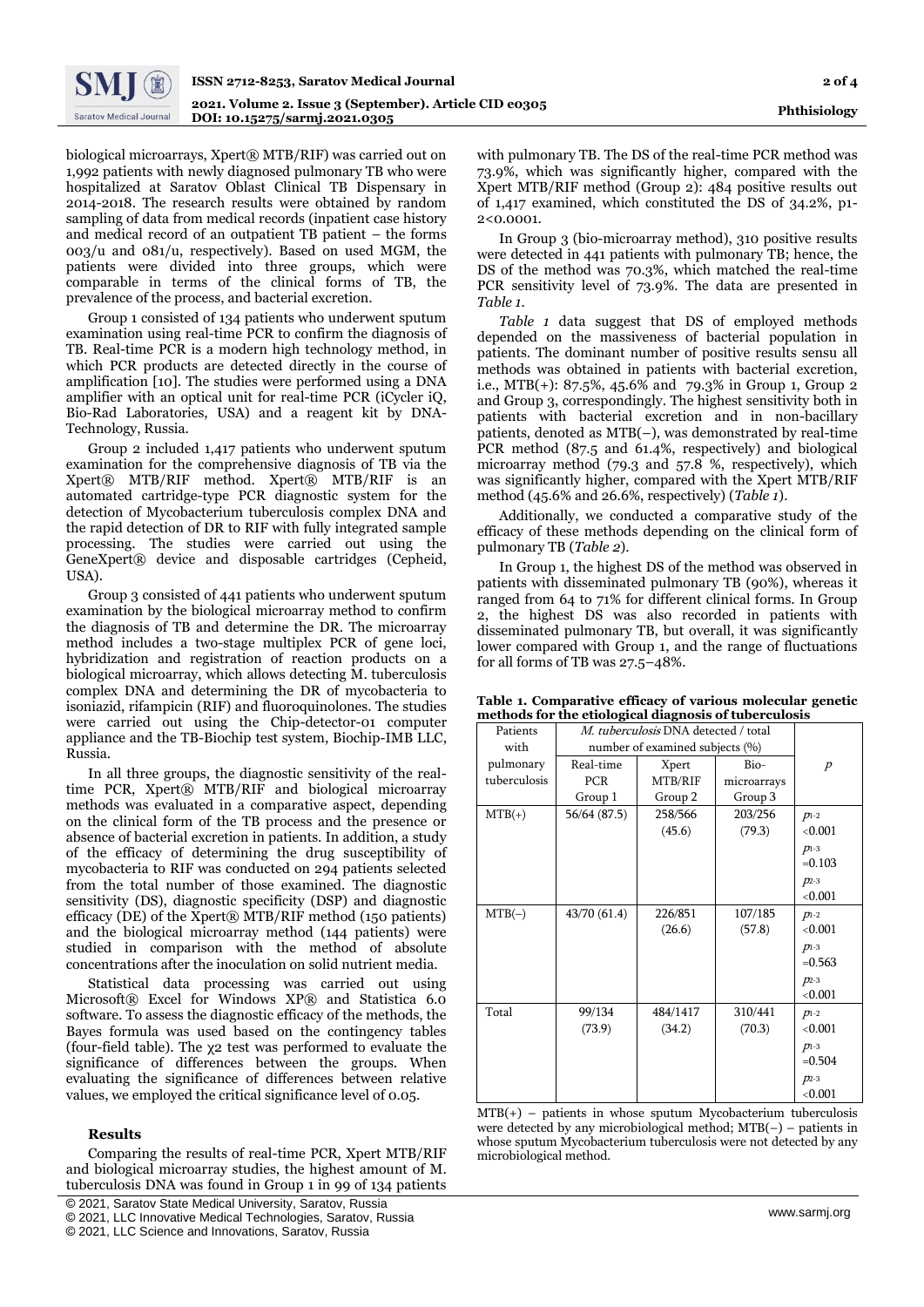

#### **Table 2. Comparative efficacy of various molecular genetic methods for diagnosing tuberculosis depending on its clinical form**

|                | M. tuberculosis DNA detected / total |                |              |                        |  |  |
|----------------|--------------------------------------|----------------|--------------|------------------------|--|--|
|                | number of examined subjects (%)      |                |              |                        |  |  |
| Clinical forms |                                      | $\overline{p}$ |              |                        |  |  |
| of pulmonary   | Real-time                            | Xpert          | Bio-         |                        |  |  |
| tuberculosis   | <b>PCR</b>                           | MTB/RIF        | microarrays  |                        |  |  |
|                | Group 1                              | Group 2        | Group 3      |                        |  |  |
| Infiltrative   | 32/50(64)                            | 311/890        | 223/323      | $p_{1-2}$              |  |  |
|                |                                      | (35)           | (69.1)       | < 0.001                |  |  |
|                |                                      |                |              | $p_{1-3}$              |  |  |
|                |                                      |                |              | $= 0.479$              |  |  |
|                |                                      |                |              | $p_{2-3}$              |  |  |
|                |                                      |                |              | < 0.001                |  |  |
| Disseminated   | 36/40 (90)                           | 83/173         | 35/47 (74.5) | $p_{1-2}$              |  |  |
|                |                                      | (48)           |              | ${<}0.001$             |  |  |
|                |                                      |                |              | $p_{1-3}$              |  |  |
|                |                                      |                |              | $= 0.074$              |  |  |
|                |                                      |                |              | $p_{2-3}$              |  |  |
|                |                                      |                |              | $=0.001$               |  |  |
| Tuberculomas   | 19/27                                | 20/99          | 23/31 (74.2) | $p_{1-2}$              |  |  |
|                | (70.4)                               | (20)           |              | < 0.001                |  |  |
|                |                                      |                |              | $p_{1-3}$<br>$= 0.799$ |  |  |
|                |                                      |                |              | $p_{2-3}$              |  |  |
|                |                                      |                |              | < 0.001                |  |  |
| Other (focal,  |                                      |                |              |                        |  |  |
| cavernous and  | 12/17                                | 70/255         | 29/40 (72.5) | $p_{1-2}$              |  |  |
| fibrous-       | (70.6)                               | (27.5)         |              | < 0.001                |  |  |
| cavernous,     |                                      |                |              | $p_{1-3}$              |  |  |
| pleurisy,      |                                      |                |              | $= 0.878$              |  |  |
| cirrhotic      |                                      |                |              | $p_{2-3}$              |  |  |
| tuberculosis)  |                                      |                |              | < 0.001                |  |  |
| Total          | 99/134                               | 484/1417       | 310/441      | $p_{1-2}$              |  |  |
|                | (73.9)                               | (34.2)         | (70.3)       | < 0.001                |  |  |
|                |                                      |                |              | $p_{1-3}$              |  |  |
|                |                                      |                |              | $= 0.372$              |  |  |
|                |                                      |                |              | $p_{2-3}$              |  |  |
|                |                                      |                |              | < 0.001                |  |  |

In Group 3, there were no significant differences in the DS method мы clinical forms of pulmonary TB: the range of fluctuations was detected at  $69.1 - 74.5\%$ . In general, in all clinical forms of TB, the DS of methods in Group 1 and Group 3 was significantly higher than in Group 2 (*Table 2*).

Next, we studied the efficacy of determining DR of M. tuberculosis to RIF via the Xpert® MTB/RIF method  $(150$ patients) and the biological microarray method (144 people) in comparison with the method of absolute concentrations under inoculation on solid nutrient media. The results are presented in *Tables 3* and *4*.

DR of M. tuberculosis to RIF in the studied sample (n=150) was detected by the Xpert MTB/RIF method in 52 patients with TB (34.7%), and by inoculation on solid nutrient media in 58 patients of the same group: i.e., DS of the Xpert MTB/RIF method, in terms of determining DR to RIF, was 89.7%. In terms of determining DR of M. tuberculosis, DS is understood as the percentage of correctly identified drug-resistant strains of M. tuberculosis, and DSP is understood as the percentage of correctly identified drugsusceptible strains of M. tuberculosis against the reference value obtained by the cultural methods of research

(inoculation on solid nutrient media). Inoculation on solid nutrient media yielded the growth of M. tuberculosis culture sensitive to RIF in  $92(61.3%)$  cases, while in the same patients, M. tuberculosis sensitive to RIF was detected by the Xpert MTB/RIF method in 82 people (54 .7%). Results agreement with the control for RIF susceptibility was found solely in 82 subjects, while in 10 cases there was no such agreement. Hence, DSP of the Xpert MTB/RIF method was 89.1% and the DE of the Xpert MTB/RIF method was 89.4%.

The results of a comparative analysis of determining DR of M. tuberculosis to RIF by the biological microarray method vs inoculation on solid nutrient media are presented in *Table 4*. Of 144 examined patients, DR to RIF was detected in 62 subjects (43.1%) by the biological microarray method vs 66 (45.8%) subjects by the inoculation method – that is, the DS of the bio-microarray method was 93.9%. M. tuberculosis drug susceptibility to RIF was detected by inoculation in 78 patients (54.2%), and by biological microarray method in 56 (38.9%) subjects. Accordingly, in 22 patients, mutations in the Rpo B gene were detected by biological microarray technology. Such mutations encoded DR to RIF, but were not confirmed by cultural studies. The DSP of the bio-microarray method was 71.8%, and its DE was 82.9%.

**Table 3. Comparative results of determining resistance to rifampicin (RIF) by Xpert MTB/RIF assay vs absolute concentration method under inoculation on solid nutrient media**

| Laboratory method |                  |               |           | Sensitivity         | Specificity         |  |
|-------------------|------------------|---------------|-----------|---------------------|---------------------|--|
| Inoculation on    |                  | Xpert MTB/RIF |           | of Xpert<br>MTB/RIF | of Xpert<br>MTB/RIF |  |
| solid nutrient    | $\boldsymbol{n}$ | $RIF-$        | $RIF-$    |                     |                     |  |
| media             |                  |               |           | (9/0)               | (9/0)               |  |
|                   |                  | resistant     | sensitive |                     |                     |  |
|                   |                  | (number)      | (number)  |                     |                     |  |
| RIF-resistant     | 58               | 52            | 6         |                     |                     |  |
| (absolute)        |                  |               |           | 89.7                | 89.1                |  |
| number)           |                  |               |           |                     |                     |  |
| RIF-sensitive     | 92               | 10            | 82        |                     |                     |  |
| (absolute)        |                  |               |           |                     |                     |  |
| number)           |                  |               |           |                     |                     |  |
| Total             | 150              | 62            | 88        |                     |                     |  |

**Table 4. Comparative results of determining resistance to rifampicin (RIF) by biological microarray vs absolute concentration method under inoculation on solid nutrient media**

| Laboratory method                            |                     |                                 |                                 | Sensitivi-               | Specifici-                      |
|----------------------------------------------|---------------------|---------------------------------|---------------------------------|--------------------------|---------------------------------|
| Inoculation<br>on solid                      | $\boldsymbol{\eta}$ | Biological microarrays          |                                 | ty of<br>biological      | ty of<br>biologi-               |
| nutrient<br>media                            |                     | $RIF-$<br>resistant<br>(number) | $RIF-$<br>sensitive<br>(number) | microar-<br>rays $(\% )$ | cal<br>microar-<br>rays $(\% )$ |
| $RIF-$<br>resistant<br>(absolute)<br>number) | 66                  | 62                              | 4                               | 93.9                     | 71.8                            |
| $RIF-$<br>sensitive<br>(absolute)<br>number) | 78                  | 22                              | 56                              |                          |                                 |
| Total                                        | 144                 | 84                              | 60                              |                          |                                 |

<sup>[</sup> © 2021, Saratov State Medical University, Saratov, Russia

<sup>©</sup> 2021, LLC Innovative Medical Technologies, Saratov, Russia

<sup>©</sup> 2021, LLC Science and Innovations, Saratov, Russia